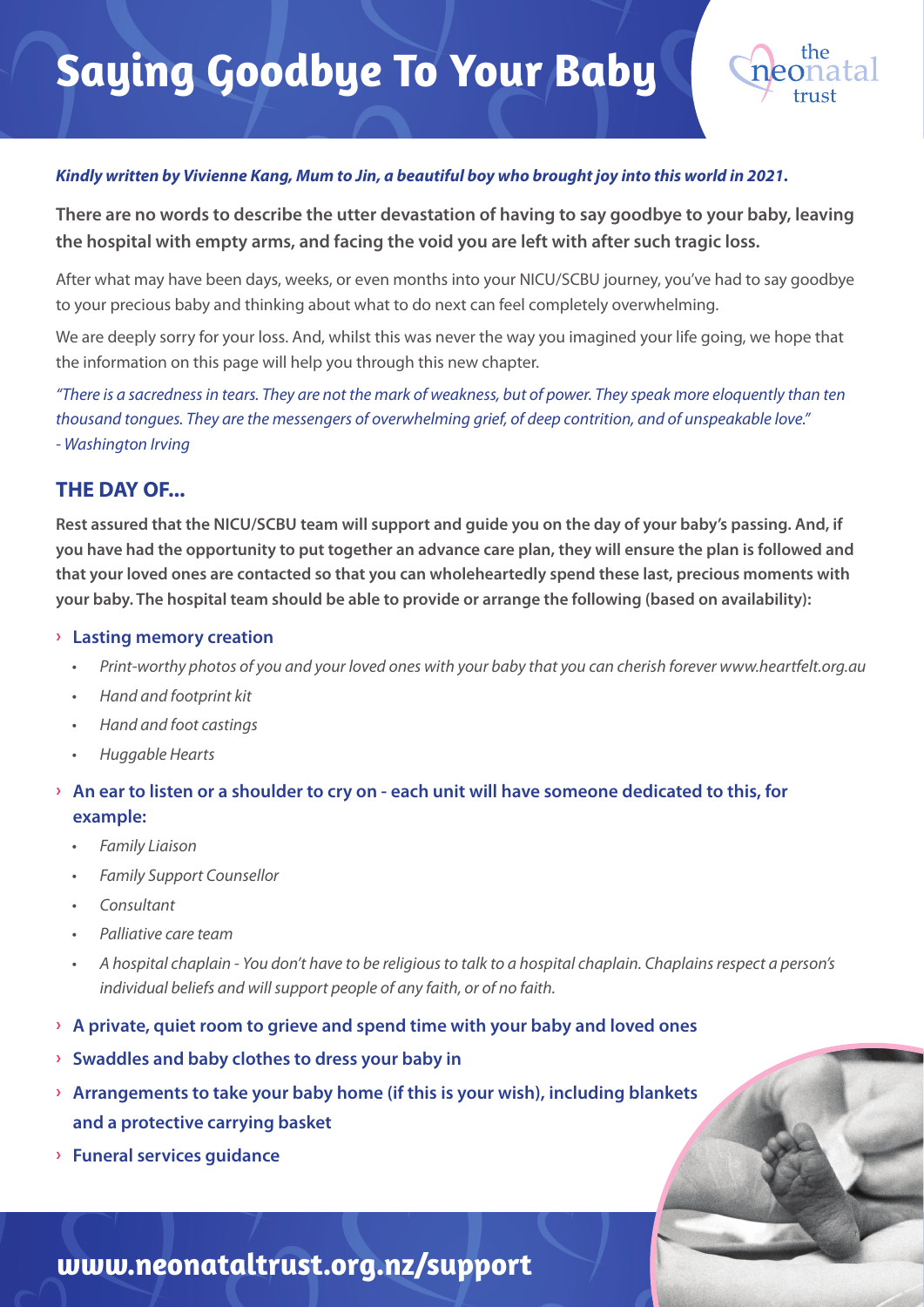

#### **› Support resources**

- "Beyond Words Grieving when your child has died" A handbook off ering a vast amount of useful information about grief and trauma, support options, and personal stories of life after loss for when/if you're ready to read them
- "What's Happened to Baby? A book offered to families with other young children who may have questions about their sibling's passing
- www.jaymacsjourney.com a beautiful resource lovingly curated by Jay's parents, Sarah and Andrew
- Local SANDS group information
- **Wheturangati**

### **THE DAYS, WEEKS, MONTHS FOLLOWING**

**Every parent's grief is unique; there is no right or wrong way on how you journey through all the changes. We hope the following information and resources will give you support, choices, and comfort in knowing that you're not alone:**

### **The Funeral**

Planning a funeral service for your baby can be painful and distressing, so take your time to think about how you would like to say goodbye to your baby. You may choose to have a burial or cremation, a religious or non-religious service, or a ceremony of your own design. What's important is that you create something that is meaningful to you and your family. Below are some ideas for consideration:

- Have a theme to personalise the experience (e.g. have people wear a specific colour and/or decorate with that colour using balloons and flowers)
- Memorial slideshow (e.g. gather all of your favourite photos and videos and create a slideshow)
- Send your baby off with meaningful tokens of love (e.g. a stuffed animal, toy, letter, poem, any other keepsake)
- Release a butterfly, balloon, floating lantern, etc.
- Plant a tree, flowers, or other plant. A tree can be symbolic to your baby's life and legacy that will continue to grow after they are gone.

#### **Lactation After Loss**

#### The following guide is taken directly from Empty Arms Bereavement Support (pamphlet published in 2018)

Your first days and weeks at home without your baby in your arms will be extremely difficult. One of the most challenging times for many bereaved mothers is when their milk comes in. Some bereaved mothers find that the presence of milk is upsetting and want to eliminate it as quickly as possible, while other mothers find the milk to be a comforting reminder of their body's ability to care for the baby they so love and had wished to care for. There is no right or wrong way to feel and it is your choice to follow whatever path feels best for you.

#### **How you can help your body to stop making milk**

As long as your breasts sense a "demand" for milk, they will keep making it. If there is no demand, they will gradually stop.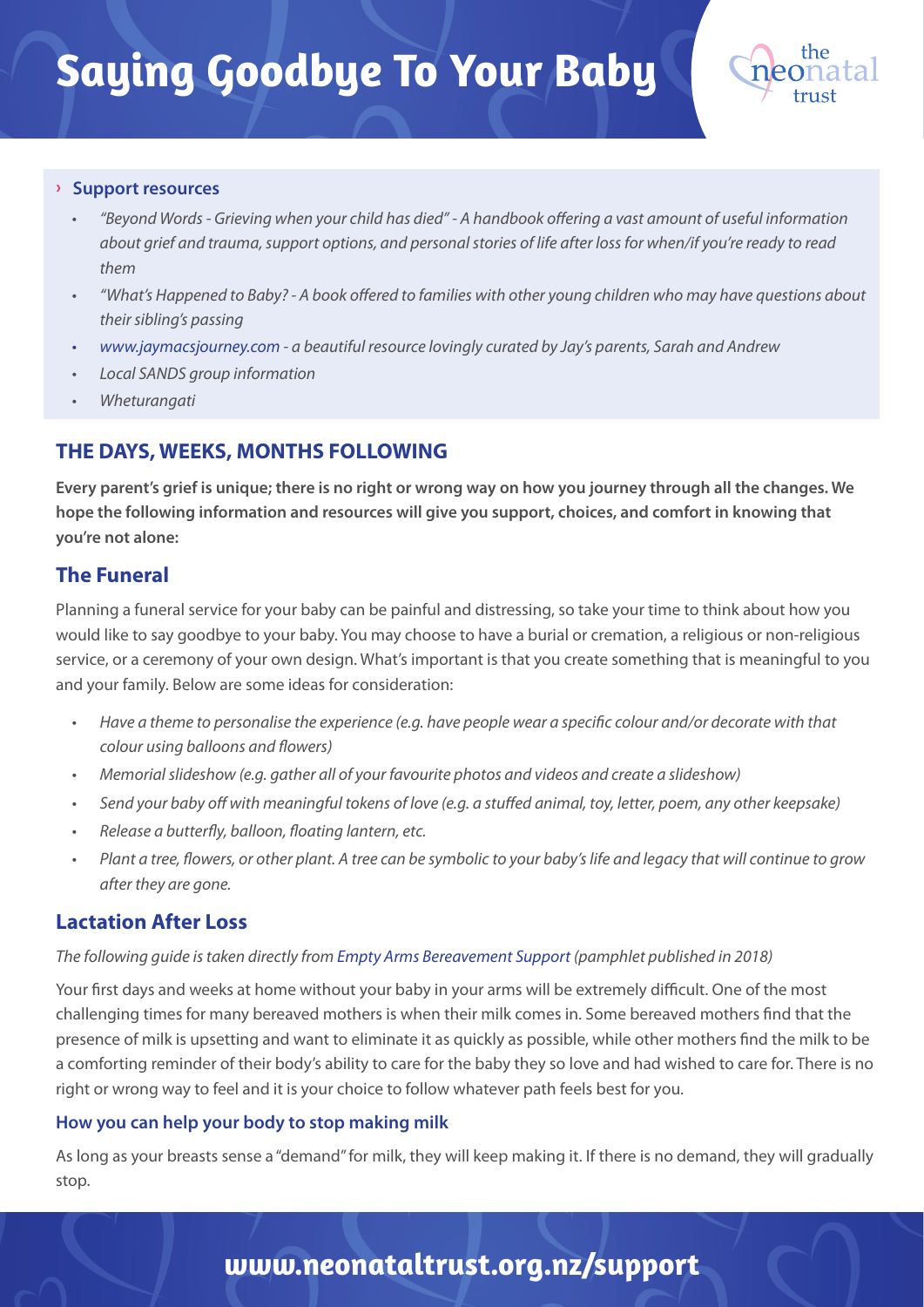

If you have been expressing for or nursing your baby before they passed away, you should continue to express periodically to help your body adjust to the decreased demand and avoid engorgement, plugged ducts, and mastitis.

You can adjust your schedule so that, over time, you express less and less. For example, if you have been expressing 6 times in 24 hours, drop to 5 times for a few days and then to 4. You can continue this process until you are no longer expressing at all.

#### **When your breasts feel painful from the pressure of the milk, there are a number of things you can do:**

- Stand in a hot shower and let the water run over your breasts. This can stimulate some milk release and help you to feel less full.
- Sit in a warm bath and lean into the water. This will allow some milk to leak out
- Express just enough milk, by hand or with a breast pump, to make yourself feel more comfortable.
- Wear a comfortable but supportive bra that does not restrict your circulation.
- A traditional remedy for engorgement is to place cabbage leaves inside their bras to slow milk production. Wash cold, raw, green cabbage leaves and crush the leaf veins to release the enzymes. Replace the leaves about every 2 hours as they wilt.
- Apply ice packs for 5-15 minutes at a time to your breasts to reduce swelling and pain.

Although you are allowing milk to flow, this will not increase your milk supply. Allowing some milk to flow will decrease the chance of plugged milk ducts, infections, and serious engorgement.

You should watch for blocked ducts, which will appear as tender and painful lumps in your breast, or a breast infection which would manifest itself in a tender, reddened area and would be accompanied by a fever or chills. Should either of these conditions present, contact your GP, midwife, or a lactation consultant for further assistance.

#### **Donating your breast milk**

For some mothers, it can be healing to pump their breast milk and donate it to another baby in need for a short while. Breast milk donated can be lifesaving. To begin the donation process, visit Mother's Milk NZ www.mothersmilknz.org.nz and they will be able to advise you of their donation process. As part of this we recommend you think about how you will bring your donations to a close as some find this has a sense of another goodbye which can be overwhelming, so it is important to protect your mental and emotional help.

### **Understanding Grief And Your Emotions**

The Skylight handbook "Beyond Words - Grieving when your child has died" offers a vast amount of useful information, support options, and ideas that may be helpful for you. This can be purchased online from the Skylight Trust www.skylight.org.nz. Here are some excerpts from the handbook, 2014 New Zealand and Australian Edition (3rd Edition):

**› "Grief is the combination of all the thoughts, feelings and reactions we**  have when we're faced with a difficult loss. It's the way we gradually  **adjust our life to the reality of what's happened - even when we wish it**  never had. It's a process, and it takes time. How long it takes is different  **for everyone."** (Page 6)

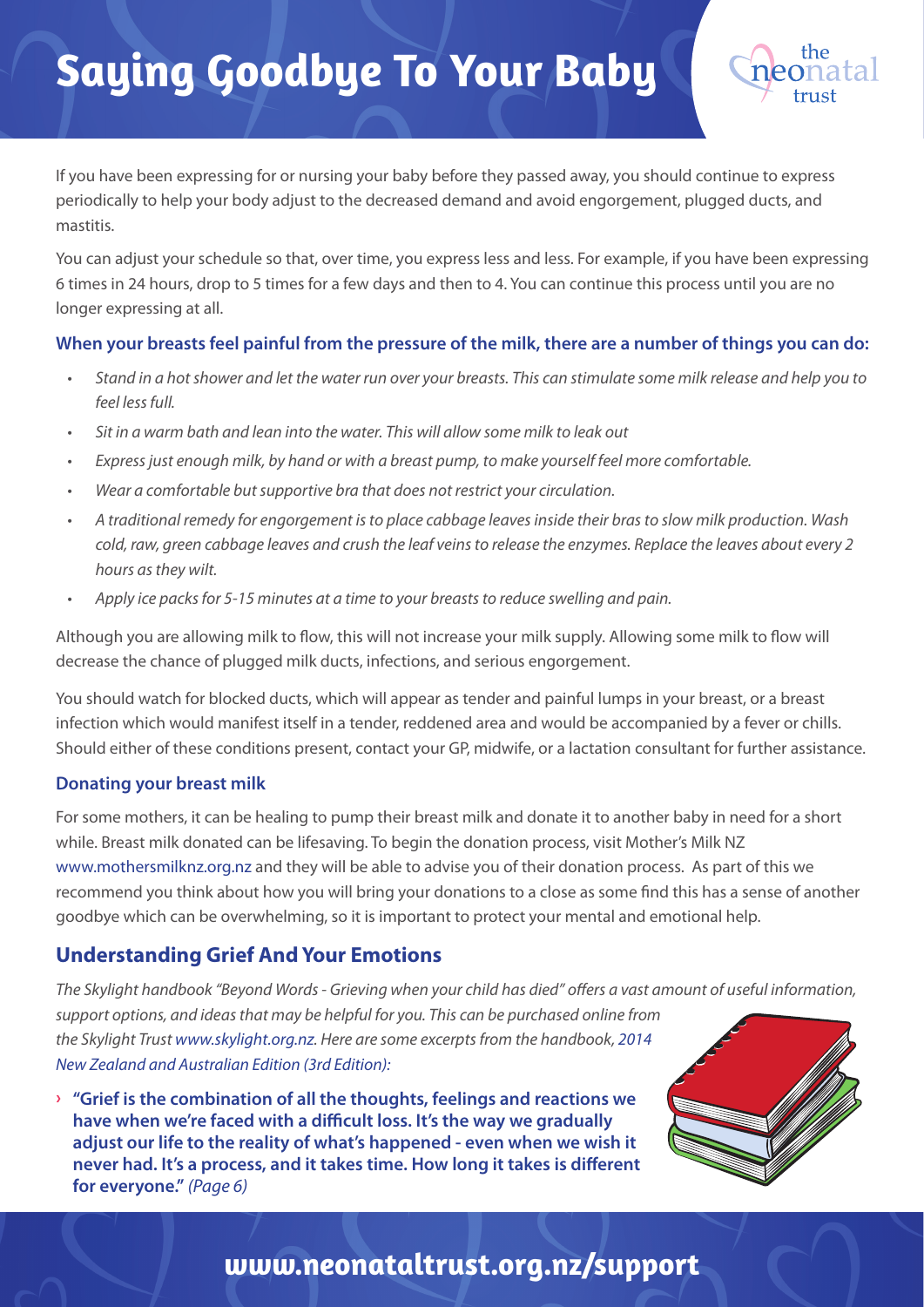

#### **› Common reactions of bereaved parents**  (Page 8)

#### **Emotional**

- Shocked stunned disbelieving
- Numb empty
- Desolate despairing
- Sad sorrowful
- A deep emotional ache

#### **Physical**

- Crying moaning
- Shouting yelling screaming
- Agitated hard to sit still highly energised
- Tired exhausted needing to sit or lie down
- Sleeping more or unable to sleep much at all

#### **Mental**

- Blank hard to think
- Confused disoriented
- Hard to concentrate
- **Forgetful**
- Slow responses to things

#### **EXECUTE:** Difficult conversations with others (Page 16)

- You only have to share information with the people that you want to share it with.
- If you are finding it too hard to have lots of people wanting to contact you, consider using an answer phone or placing a sign on your door.
- Accept that some people just won't 'get it'
- Realise that, in the coming days, weeks and months there will be people who haven't heard, and you or others may need to tell them. You may like to find a sentence or phrase that you can repeat about what's happened so it becomes a little easier.

#### **› The darker side of grief (Page 67)**

• If the pain of your grief remains extreme for more than six months and if it is the only focus in your life, your grief might be considered to be complex. If this sounds like you or your partner, it's very important to seek professional support from a doctor, counsellor or psychologist. You don't have to bear this intensity of grief without help and support (see page 85).

#### **Social**

- Needing to talk with others often or wanting to avoid talking to others
- Wanting to be with people or wanting to be alone more
- Needing to be doing things most of the time or needing to avoid commitments and doing as little as possible

#### **Spiritual**

- Seeing, feeling or sensing the presence of your child who has died
- Asking "Why?" or "Why not someone else?"
- Turning to your beliefs or away from them

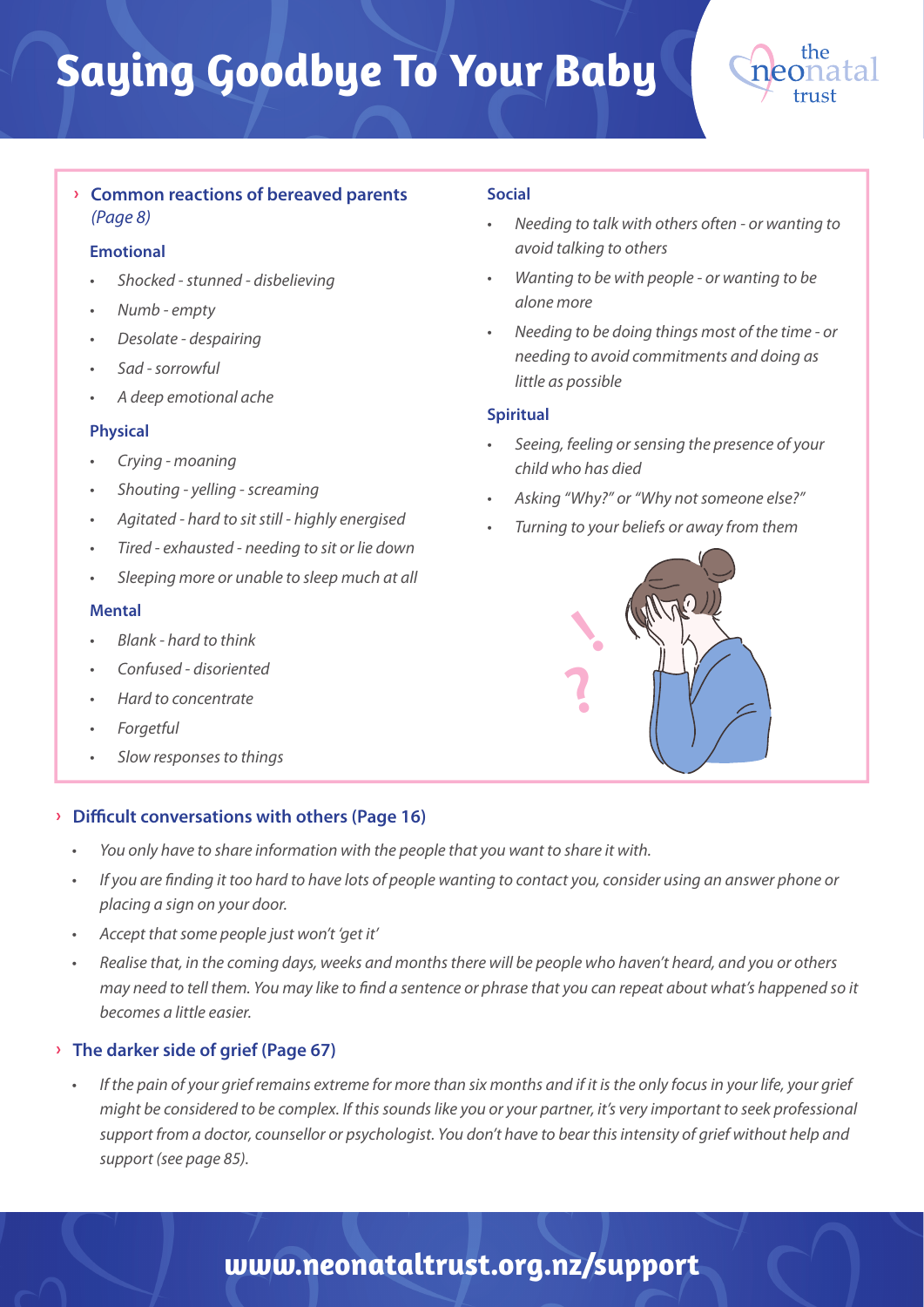- If you have suicidal thoughts, it is very important to talk these suicidal thoughts through with your doctor or counsellor as soon as possible. Suicide Helpline: 0508 828 865 (available 24/7).
- Using alcohol or drugs or taking risks, may temporarily reduce the feelings of grief in the short term. However, they can also cause you physical harm, damage close relationships, create a dependency, increase the feelings of grief and depression and also complicate your daily life even more. Alcohol and Drug Helpline: 0800 787 797; Gambling Helpline: 0800 654 655.

### **Sources Of Community Support**

- Skylight Supports people of all ages who are facing any kind of tough life situation, specialising in grief, loss, and trauma (www.skylight.org.nz)
- The Grief Centre Provides transformative support through all forms of loss and grief (www.griefcentre.org.nz)
- Sands A volunteer, parent-run organisation to support parents after miscarriage, stillbirth or when a baby has died, with local branches (www.sands.org.nz)
- "The Joyful Mourning" A podcast for women who have experienced pregnancy or infant loss (www.themorning.com/listen, on Spotify, or on your favourite podcast app)
- The Grief Centre offers a bereavement support service and counselling
- Baby Loss NZ Offers a range of leaflet resources with support information for those who have experienced, and/or are affected by the loss of a baby or child (www.babyloss.co.nz)
- Whetūrangitia Offers information for family and whānau experiencing the death of a baby or child (www.wheturangitia.services.govt.nz)

### **Creating More Memories**

- Timmy Smith's Bespoke Collection Designed to allow you to carry the memories of your loved one (www.timmysmith.co.nz/collections/bespoke-collection)
- Fingerprints Capture a moment in time with one of our pure silver pendants imprinted with your loved one's fingerprint, foot and handprints, name or artwork (www.fingerprints.co.nz)
- Remembrance Glass Enclose the ashes of your loved one into a hand-blown glass sphere, or touch stone providing you with an object of beauty to treasure forever (www.remembranceglass.co.nz)
- Flame Art Ash from cremation can be incorporated into a glass bead, sealed internally and either visible or shielded from view with coloured glass (www.flameart.co.nz)
- Hamilton Lifecasting Studio Preserving family moments in 3D form (www.hamiltonlifecastingstudio.co.nz)
- Photo book (e.g. www.snapfish.co.nz)
- Engraved keepsake boxes (e.g. www.keeps.co.nz)